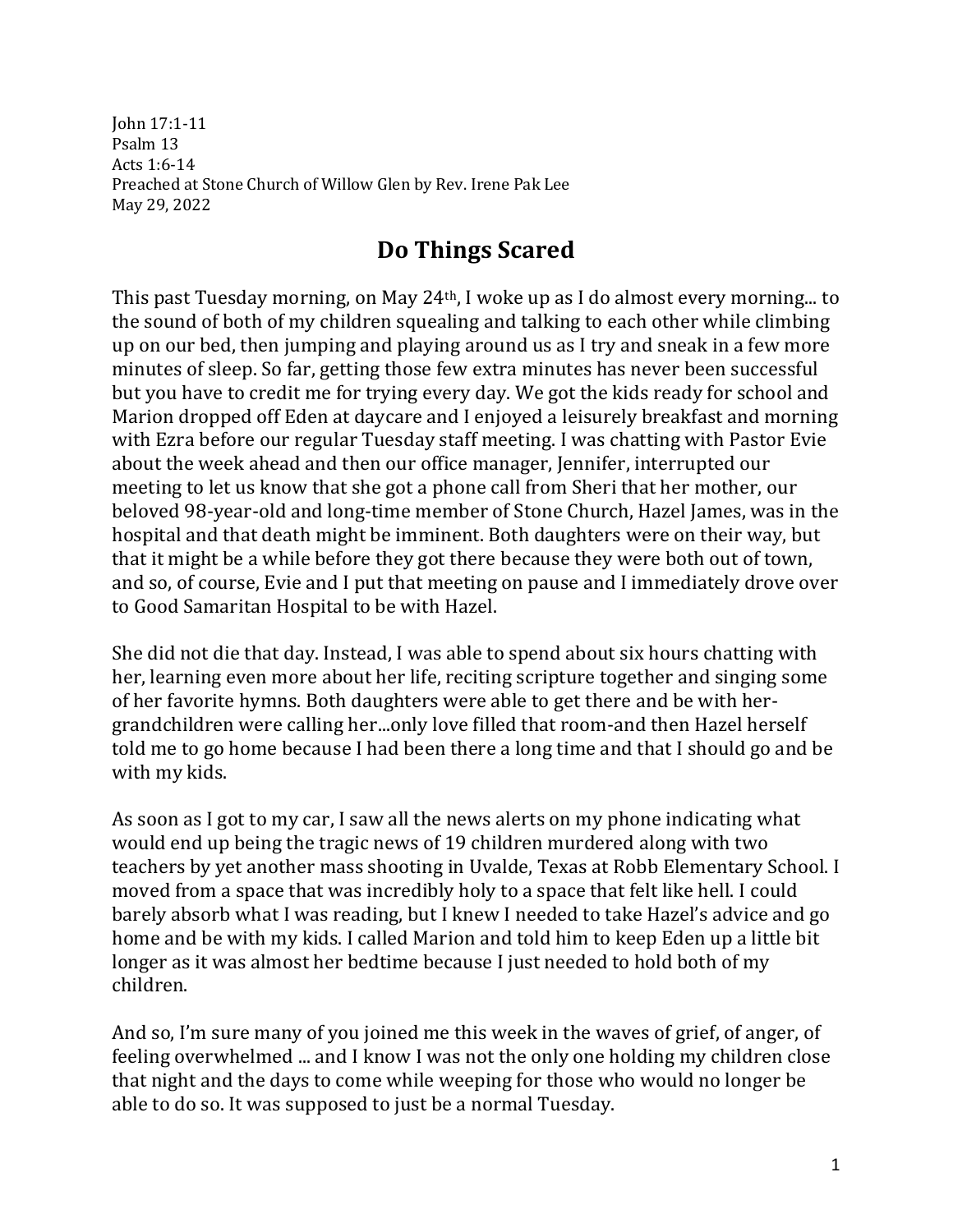I would end up going back every day to see Hazel as she was put into hospice care at the hospital. And as many of you know, by Friday, she took her last breath with her daughters by her side. Every moment I got with Hazel and her family this past week felt holy, all the way to the end.

At some point in the week as I was sharing this juxtaposition of the tragedy of the shooting and the holy of being with Hazel, Mary Jo said to me, "Irene, there's death and then there's death." There's death and then there's death. It took me a second to absorb what she was saying, but she's right. There is death that can be holy and there is death that is hell. I experienced both this week and I won't lie, friends, it was a lot.

The disciples in our scripture reading today also understood grief and the multifaceted feelings that comes with death. Because only about forty days prior, they had lost their beloved friend, their teacher and leader, the savior, to a humiliating and tragic death on a cross. Each of them experienced different things-ranging from guilt, shame, and deep sorrow-wishing they had said or done things differently. And so when three days later, they found an empty tomb and Jesus appeared to them saying "Peace be with you" and showed him his hands and his side and came back to them, you can imagine their reticence to ever let him out of their sight and their eagerness to know all the things....and they were still waiting for the grand act of salvation by Jesus-freedom from their oppressors, justice and liberation from a corrupt empire...I mean, this is why he came back, right? To make things right? And so the disciples are understandably eager to know. When will be the time, Jesus, when you will RESTORE all things? Is it now? Is this the time? What's happening? When? When are you going to act in the ways in which we expect you to act?

In light of the tragic events of the past couple of weeks and especially this past week, I'm sure we all find ourselves also wanting to ask the question as well, "Jesus, when will you RESTORE all things? Is it now? Is this the time? What is happening? When? We want answers."

And then Jesus tells them and is telling us again that the time piece is not for us to know. But, but, he says, "you will receive power when the Holy Spirit has come upon you; and you will be my witnesses in Jerusalem, in all Judea and Samaria, and to the ends of the earth." Jesus promises us that come what may, we will not be alone, will not do it alone, but that we will receive a Spirit that will allow us the ability to continue the next phase of his ministry as witnesses right where we are. If that had been all that had happened, maybe the disciples would have heard it and been encouraged.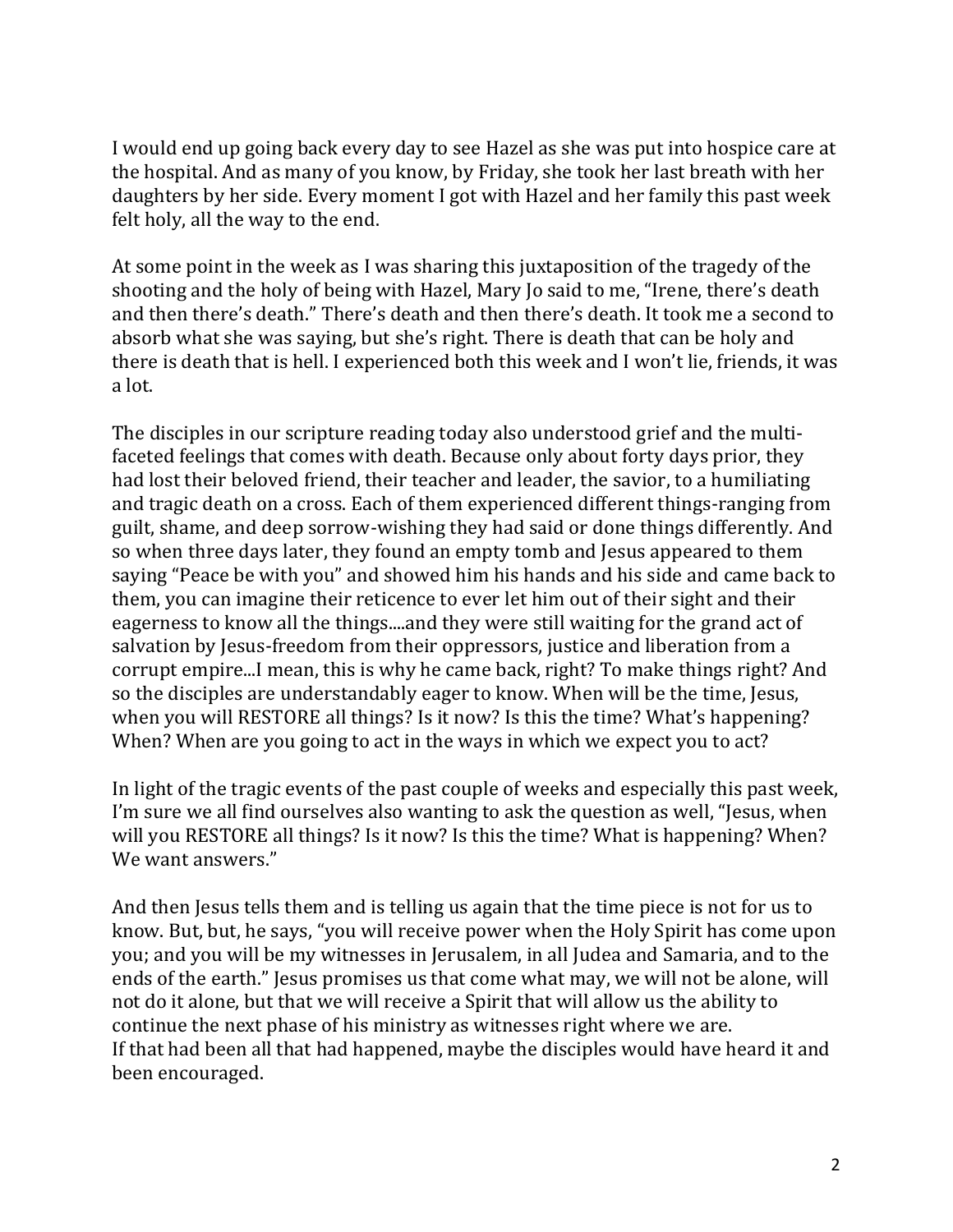Instead, what happens next distracts them from the promise they have just heard. Scripture says, "When Jesus had said this, as they were watching, he was lifted up, and a cloud took him out of their sight."

## You all. Wait, what??

Now friends, I'm not going to go into a theological discussion in a sermon about the legitimacy of the ascension and I know I'm taking a chance even preaching on it today because most preachers will skip this part of the story-but what I will say about the ascension is that although we cannot know the time when all things will be restored, this story does look forward in time. I read that it is the departure that makes possible this next new phase of ministry where the Spirit will come and the ministry will move from the embodied Christ to each of the disciples...to each one of us.

The Pentecost story is yet to come. Stay tuned, everyone. Next week. But waiting is hard. Grief is hard. I'm sure it was unbelievable that just as quickly as he had returned to them, he was gone again. No wonder they stood there staring up at the sky. They would then return back to the upper room, enclosing themselves again, this time not in fear but in prayer ... and probably a lot of confusion and wondering what to do next as they waited.

A pastor told the story of a 7th grader in her youth group, Steve, who reflected on this part of the story saying: "I mean: to see Jesus die on the cross, come back and then just randomly go to heaven. That must have been hard for the disciples. If I were one of the disciples at that time I would have felt as though Jesus was playing tricks with me the whole time, and to be honest, I would have probably felt that he abandoned me." Friends, throughout our own lives of faith, I am sure each of us have also felt this feeling of God abandoning us. The parents and families who were waiting to hear or see that their child was alive at Robb Elementary School on Tuesday and coming home to unimaginable loss and grief, like those early disciples might have been left looking up toward the sky in their darkest moment asking "Where in the world are you, God?! Why have you abandoned me?!" I'll be the first to confess that I do not know how much faith I would or could have in that moment.

And yet, in the Ascension, in the distraction of a man being lifted into the sky, we quickly forget that he promises that we will not be left abandoned and alone and hopeless. "You WILL receive power and you WILL be my witnesses..." there is a promise coming but staying tuned for what's next is hard. But the promise of the Holy Spirit is coming-a comforter, a presence to abide with us, to help us make God in Christ known to us in the depths of our despair and the one who gives us the words to pray when we do not have any...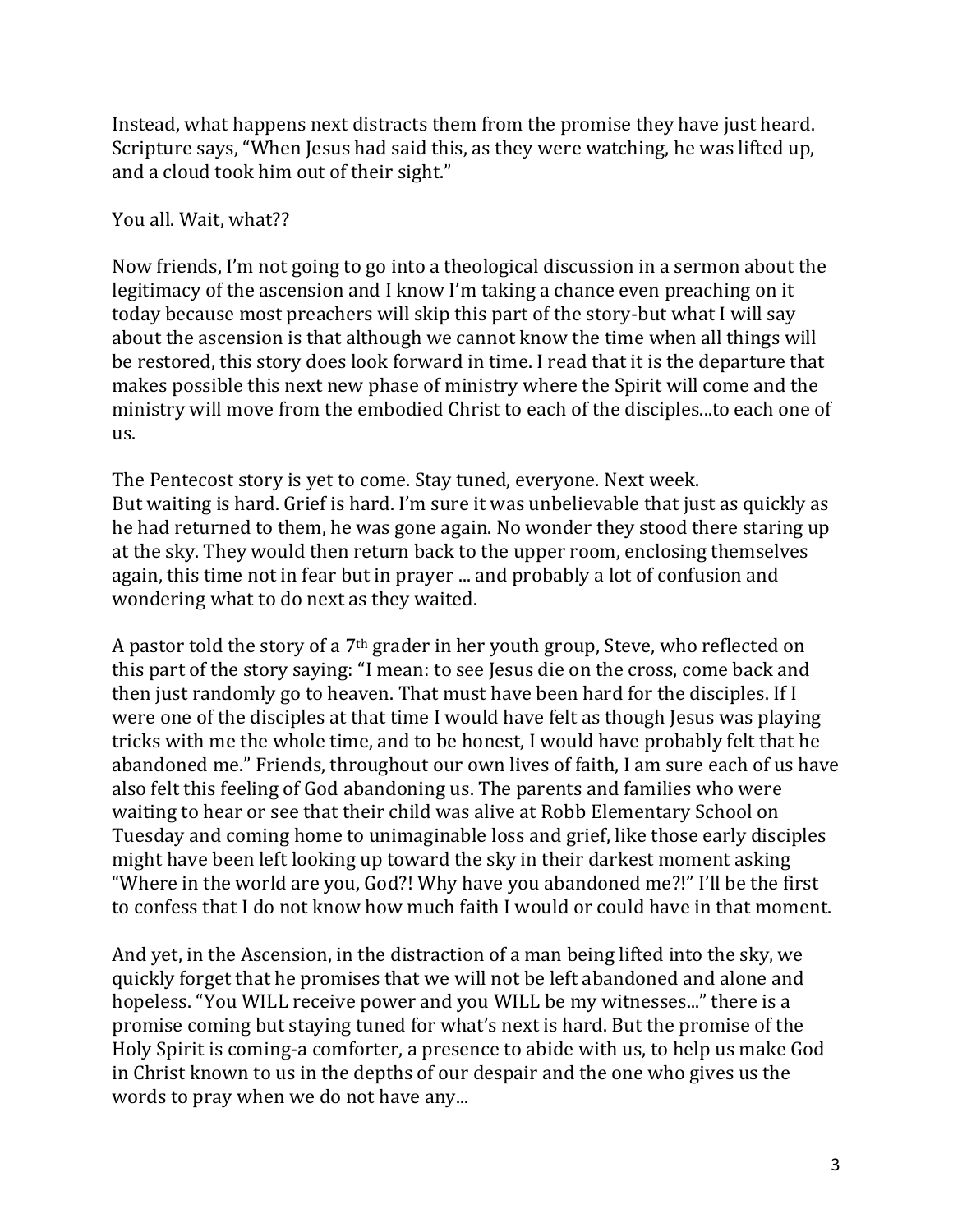So I know I said to stay tuned for Pentecost next week, but Church, for those of you who need a word of some kind of hope today, here is what I was reminded of this past week through my own back and forth of death that felt holy and death that felt like hell. And that is, the Spirit is **here.** The Holy Spirit has already been given to each one of us, that promise is here. And no where does Jesus tell us that having the gift of the Spirit will make us unafraid or super human or suddenly all faithful. But he does say it will give us power to witness to those around us. We just have to trust it.

Elyse Myers, a funny and honest social media personality said this week in one of her posts, "When I'm asked how I manage my nerves, I say, 'I don't ... I don't ... I just do things scared." I just do thing scared.

And you know, this resonated with me deeply because I think a lot of times when we are called to action for something we care about or when we want to share something important or speak truth to power, we are a lot of times afraid. We are afraid we will say the wrong things, that we will offend someone, that someone might not like us anymore or reject us. A lot of times we do not feel ready when we are called upon to do justly, love mercy and to walk humbly-we look at those who are doing these things and they seem so unafraid, but friends, I think the truth is that they probably are but that just do things scared. And so I really appreciated that simple post because she's naming that very few of us manage our nerves before or in order to do the right thing or say the right thing. Most of the time, when we are called in a specific moment to do what is right, we are afraid and we do things scared.

This Ascension story is where Jesus passes his great work to all of us. It is when Jesus shares that although he will not be present physically that this work of ministry will continue in and through each one of us. And you know what, those disciples weren't one hundred percent ready. But they would do it because they trusted the Spirit that would give them the power to be those witnesses and as a result of their faithful witness, we are all sitting here today seeking to continue what it means to be faithful witnesses for our time, here and now.

As Hazel entered into hospice care and became weaker, in one of my final visits with her where she could still speak, she turned to me and simply said, "Pray." Now listen, up to that point, I had said several prayers with her that week. But knowing this might be the last time she could make that request of me, I immediately felt insecure about my ability to say the right and comforting things she might need to hear in a prayer. So, I took a deep breath, paused for a second, and I did it scared. And honestly, I have no idea what came out of my mouth and my heart, but when I